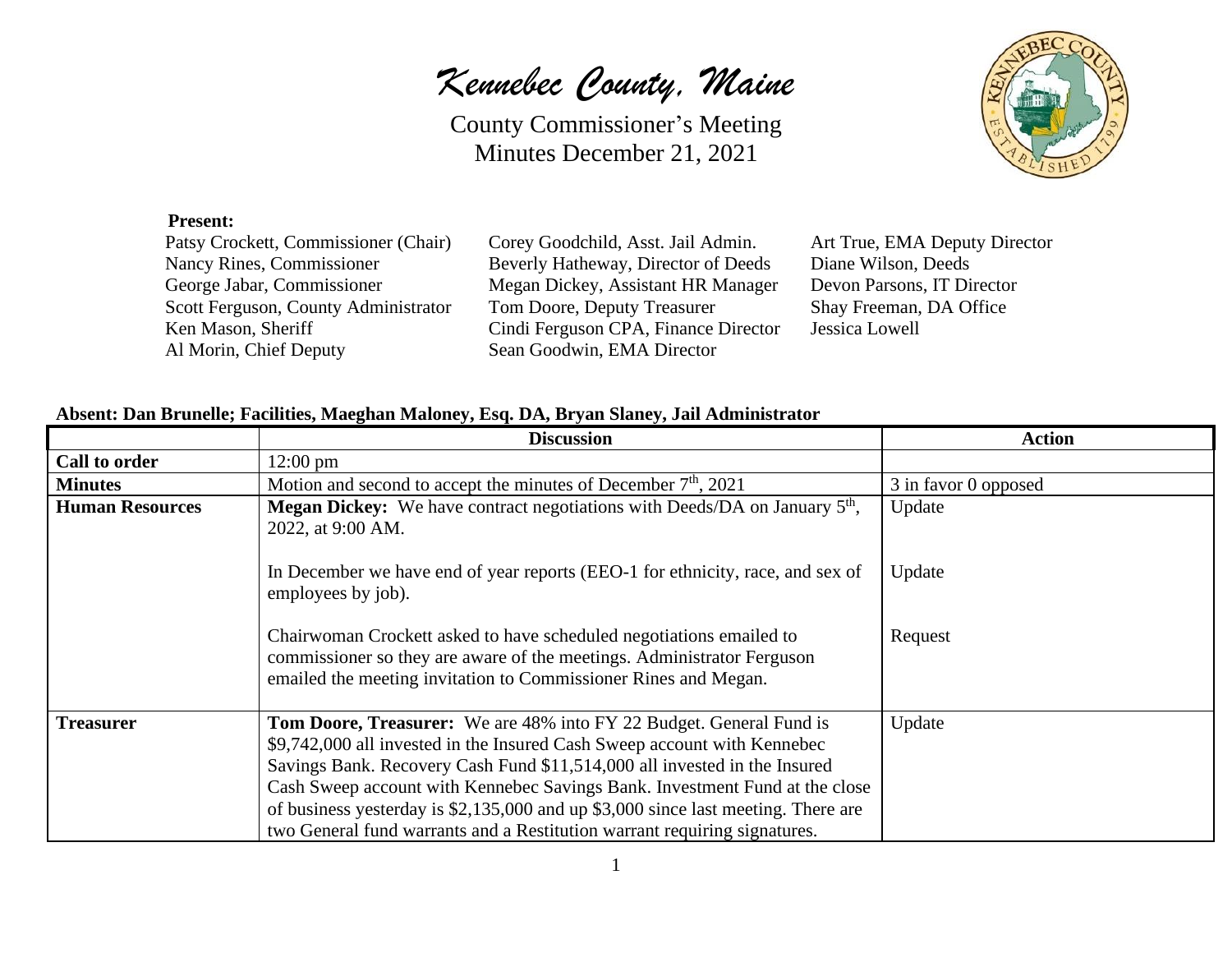

|                          | <b>Discussion</b>                                                                                                                                                                                                                                                                                                                                                                                                                                                                                                                                                                                                                                                                            | <b>Action</b>    |
|--------------------------|----------------------------------------------------------------------------------------------------------------------------------------------------------------------------------------------------------------------------------------------------------------------------------------------------------------------------------------------------------------------------------------------------------------------------------------------------------------------------------------------------------------------------------------------------------------------------------------------------------------------------------------------------------------------------------------------|------------------|
| <b>Finance</b>           | Cindi Ferguson CPA, Finance Director: Vaccination incentives went out<br>December $10th$ . The incentive was approximately \$212,000 and was paid on<br>12/10/2021.<br><b>Chairwoman Crockett:</b> What percentage staffing are we at with vaccinations?                                                                                                                                                                                                                                                                                                                                                                                                                                     | Update           |
|                          | Administrator Ferguson: About 79% compliance with vaccination status and I<br>had a meeting with Capt. Slaney and Lt. Goodchild to see what the cost would<br>be to buy our own testing machine to do our own testing.                                                                                                                                                                                                                                                                                                                                                                                                                                                                       |                  |
| <b>Deeds</b>             | Diane Wilson, Deputy Register of Deeds: No new numbers to report today.<br>We are having cake today between 2-3 for Beverly's retirement.<br>Beverly, Register of Deeds: Beverly thanked the County for the opportunity to<br>serve the citizens of Kennebec County and what was accomplished during her<br>tenure. She feels both happy and sad about her retirement as she will miss<br>everyone. Her focus now is on herself and her retirement.<br>Commissioner Rines: I will miss you a lot. You taught me a lot.<br>Chairwoman Crockett: I think you have taught us all a lot. Don't forget us.<br><b>Commissioner Jabar:</b> You always straightened everything out, I will miss you. | Update           |
| <b>District Attorney</b> | Maeghan Maloney Esq., District Attorney: Absent on vacation.<br>Shay Freeman, Office Manager: Maeghan wanted me to report some potential<br>grant funding for some programs.<br>Grand Jury is happening on Thursday. Usually, Grand Jury is 2 days a month.<br>We had our holiday party which was a huge success. We were able to raise<br>about \$300 for a local family in need for Christmas.                                                                                                                                                                                                                                                                                             | Update<br>Update |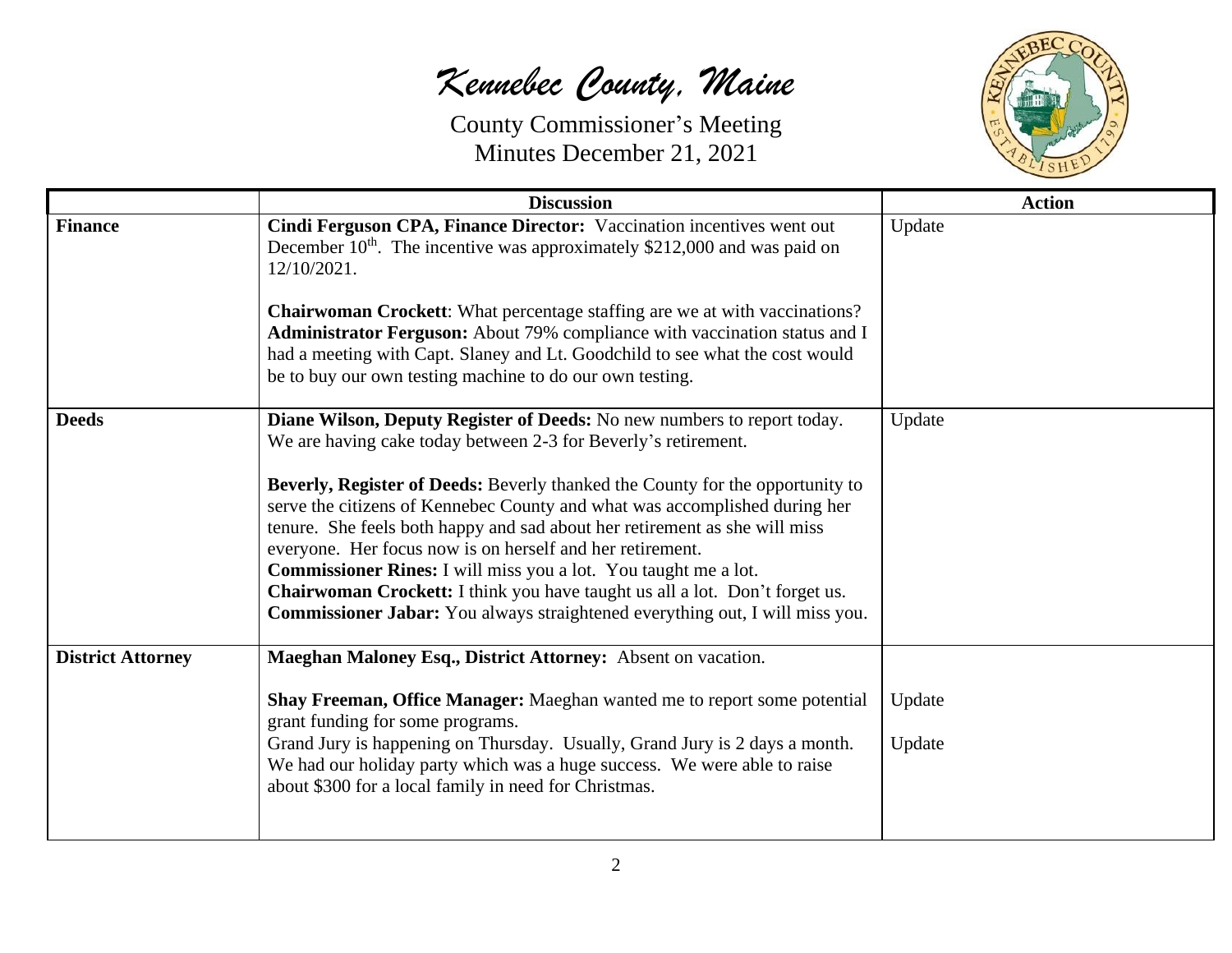

|                   | <b>Discussion</b>                                                                                                                                                                                                                         | <b>Action</b> |
|-------------------|-------------------------------------------------------------------------------------------------------------------------------------------------------------------------------------------------------------------------------------------|---------------|
| <b>EMA</b>        | Sean Goodwin, EMA Director: We have been making adjustments that were                                                                                                                                                                     | Update        |
|                   | needed from the mitigation report. Covid cases in on the rise. We are working                                                                                                                                                             |               |
|                   | with the towns on the emergency response issues/personnel.                                                                                                                                                                                |               |
|                   | Vaccination clinics at the Augusta Armory are going well.                                                                                                                                                                                 | Update        |
|                   | Art Cleaves a BP Max Machine is \$110,000. It also is about \$80,000 for upkeep                                                                                                                                                           |               |
|                   | for chemicals, etc. Keep in mind testing and all the maintenance fees can come                                                                                                                                                            |               |
|                   | from the recovering funds for it. It's \$35 per test and that's cheaper than any                                                                                                                                                          |               |
|                   | other place. Could be 12–14-hour days and on call 24-7 for testing and doing                                                                                                                                                              |               |
|                   | results. We either need to commit fully or not do it. Is it a good idea if we can                                                                                                                                                         |               |
|                   | the manpower to do it? And get into the reimbursement for it? This may be a                                                                                                                                                               |               |
|                   | better strategy than trying to pay Walgreens or a place like that.                                                                                                                                                                        |               |
|                   | <b>Commissioner Rines:</b> How much time does it take to use? Does it only test for                                                                                                                                                       |               |
|                   | one thing?                                                                                                                                                                                                                                |               |
|                   | Sean Goodwin: I didn't have enough time to ask either of those things. I                                                                                                                                                                  |               |
|                   | believe you can from what I know about the CDC testing. Everyone would need                                                                                                                                                               |               |
|                   | to be tested the same. There is no wiggle room. I understand you are in a hurry                                                                                                                                                           |               |
|                   | and want to jump into this, but we need to just make sure we are good.                                                                                                                                                                    |               |
|                   | Administrator Ferguson: I'd like to know this jail is doing this and find out if                                                                                                                                                          |               |
|                   | it worth it for us.                                                                                                                                                                                                                       |               |
|                   | Lt. Goodchild: I will contact them.                                                                                                                                                                                                       |               |
|                   | Sheriff Ken Mason: I am curious too because our medical staff is already                                                                                                                                                                  |               |
|                   | picking up a lot of the other work needed as of now.                                                                                                                                                                                      |               |
| <b>Facilities</b> | Dan Brunelle, Facilities Manager: Absent.                                                                                                                                                                                                 |               |
|                   | Administrator Ferguson: Dan says there isn't much to report besides concrete<br>work that needs to be done. It will probably have to be pushed off due to Spring.<br>There is some work that will probably need to be done in the Spring. | Update        |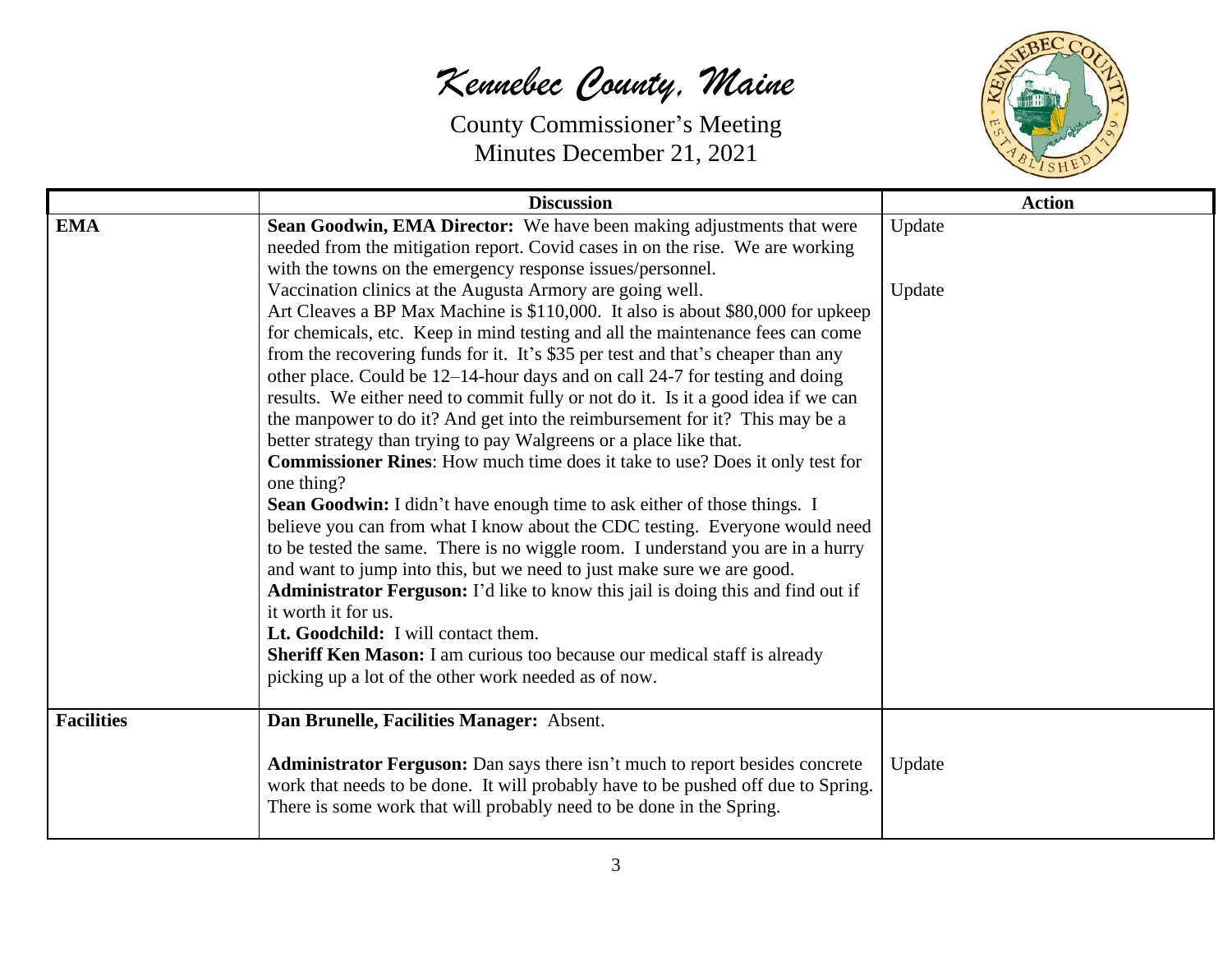

|                               | <b>Discussion</b>                                                                                                                                                                                                                                                                                                                                                                                                                                                                                                                                                                       | <b>Action</b>              |
|-------------------------------|-----------------------------------------------------------------------------------------------------------------------------------------------------------------------------------------------------------------------------------------------------------------------------------------------------------------------------------------------------------------------------------------------------------------------------------------------------------------------------------------------------------------------------------------------------------------------------------------|----------------------------|
| <b>Information Technology</b> | Devon Parsons, IT Director: Set up another round. Follow up with Aramark<br>system they are having good success. Yesterday we sent our shared calendars<br>for the large conference room and the sunroom. Department heads should have<br>received them.                                                                                                                                                                                                                                                                                                                                | Update                     |
| Probate                       | Kathy Ayers, Register of Probate: Beverly swore me in 28 years ago.<br>Zoom did an update last week and totally threw off our microphones and<br>cameras in our court room and we had to do some scrambling. Devin is always<br>there when we have an emergency and I just wanted to give them kudos because<br>they were busy and still came through for us.<br>On January 6 <sup>th</sup> the commission to consolidate the probate court into the state is<br>happening if anyone wants to join. That's all I have for now.                                                          | Update<br>Update           |
| <b>Sheriff/Corrections:</b>   | Sheriff Ken Mason: Law side we got 2 Deputies back that graduated from the<br>Criminal Justice Academy. Due to a COVID situation the academy canceled<br>their graduation ceremony. Deputy Van Wyke was $2nd$ in the class and Deputy<br>Lynch was $4th$ in the graduating class. I am very proud of them.<br>Jail Pop is 115 which is good for our staffing. Two Bridges Jail has minimal<br>staffing. We are only taking very serious crimes like domestic violence.<br>Waterville Police Department arrested someone with like 11 pounds of fentanyl,<br>so they need to be in jail. | Update<br>Update<br>Update |
|                               | Lt. Goodchild: Capt. Slaney's last day was December 18 <sup>th</sup> and Friday at 3:00<br>AM he and his wife, Amy, welcomed their newest child.<br>One officer tested positive for covid over the weekend. I feel confident we have<br>this isolated to one unit.<br>We had 2 job interviews this morning that we are just waiting on the background<br>check and another interview tomorrow.                                                                                                                                                                                          | Update<br>Update           |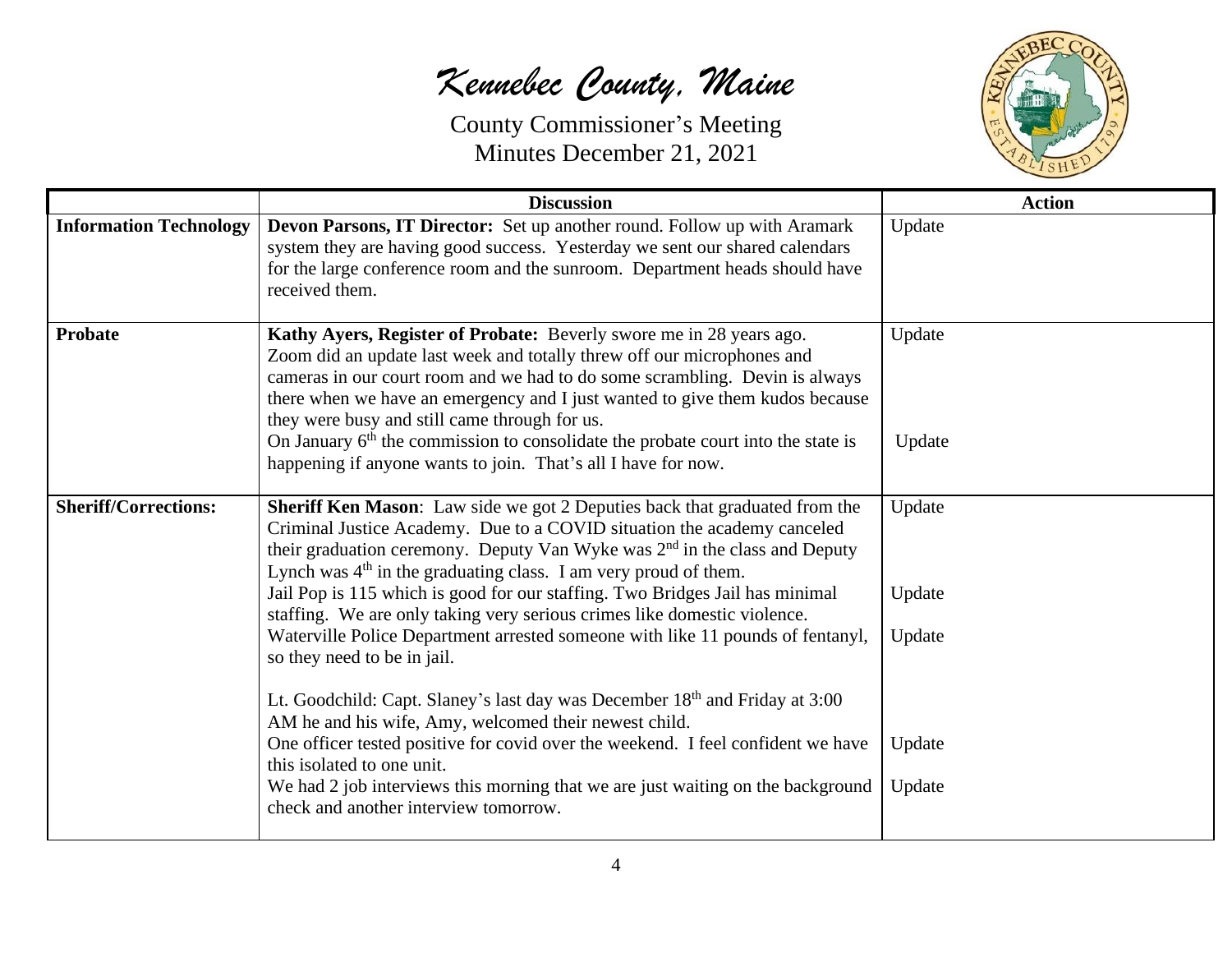

|                       | <b>Discussion</b>                                                                                                                                                                                                                                                                                                                                                                                                                                                                                                                                                                                                                                                                                                                                                                                                                                                                                                                                             | <b>Action</b>                                                                                              |
|-----------------------|---------------------------------------------------------------------------------------------------------------------------------------------------------------------------------------------------------------------------------------------------------------------------------------------------------------------------------------------------------------------------------------------------------------------------------------------------------------------------------------------------------------------------------------------------------------------------------------------------------------------------------------------------------------------------------------------------------------------------------------------------------------------------------------------------------------------------------------------------------------------------------------------------------------------------------------------------------------|------------------------------------------------------------------------------------------------------------|
| <b>Administrator:</b> | Administrator Ferguson: We will make arrangements to get the warrants to<br>you for signature.                                                                                                                                                                                                                                                                                                                                                                                                                                                                                                                                                                                                                                                                                                                                                                                                                                                                | Update                                                                                                     |
|                       | I want to go through the Education Policy and discuss any changes with Megan<br>any changes. A draft will be presented to the Commissioners for review.                                                                                                                                                                                                                                                                                                                                                                                                                                                                                                                                                                                                                                                                                                                                                                                                       | Update                                                                                                     |
|                       | ARPA update: currently we've got about 27.1 million dollars in requests. Some<br>are in infrastructure, some for housing, some for disabled veterans, some are for<br>mitigating waste. The ARPA RFP went out this week. Once a vendor is<br>selected, we will need to pull in the budget committee sometime in the first<br>quarter to begin the review of applications that have been submitted. We will<br>also have to prioritize the requests and bring a proposal before the<br>commissioners. We don't have the full 23 million dollars yet we only have<br>about half right now.<br>Work Force Development (WFD) will be vacating the Deeds building. I did<br>receive a call from their leadership and re-affirmed out willingness to help them<br>finding a new location and move any belongings. EMA has offered to help<br>physically move them if they want. We have offered SFD the use of Kennebec<br>County conference room for any meetings. | Update<br>Update                                                                                           |
|                       | <b>Sheriff:</b> I would ask the commissioners to consider changing part time<br>corrections pay from \$14.00/hour to \$16.50/hour.                                                                                                                                                                                                                                                                                                                                                                                                                                                                                                                                                                                                                                                                                                                                                                                                                            | Commissioner Rines: I'll make the<br>motion<br>Commissioner Jabar: I second it<br>3 in favor, 0 opposed    |
|                       | Administrator Ferguson: There are two choices in the appointment of the<br>Registrar of Deeds. An appointment by the Governor (Title 33, Ch 11, Sub 1)<br>§601) or the Deputy Registrar assumes the title of acting registrar and is sworn<br>as such by a dedimus justice.                                                                                                                                                                                                                                                                                                                                                                                                                                                                                                                                                                                                                                                                                   | Commissioner Rines: I'll make the<br>motion<br>Commissioner Jabar: I'll second it<br>3 in favor, 0 opposed |
|                       | <b>Chairwoman Crockett:</b> We should go with the latter (going with $§605 - \text{acting}$ )<br>Register of Deed vs. §601 Governor may appoint) to keep things moving.                                                                                                                                                                                                                                                                                                                                                                                                                                                                                                                                                                                                                                                                                                                                                                                       |                                                                                                            |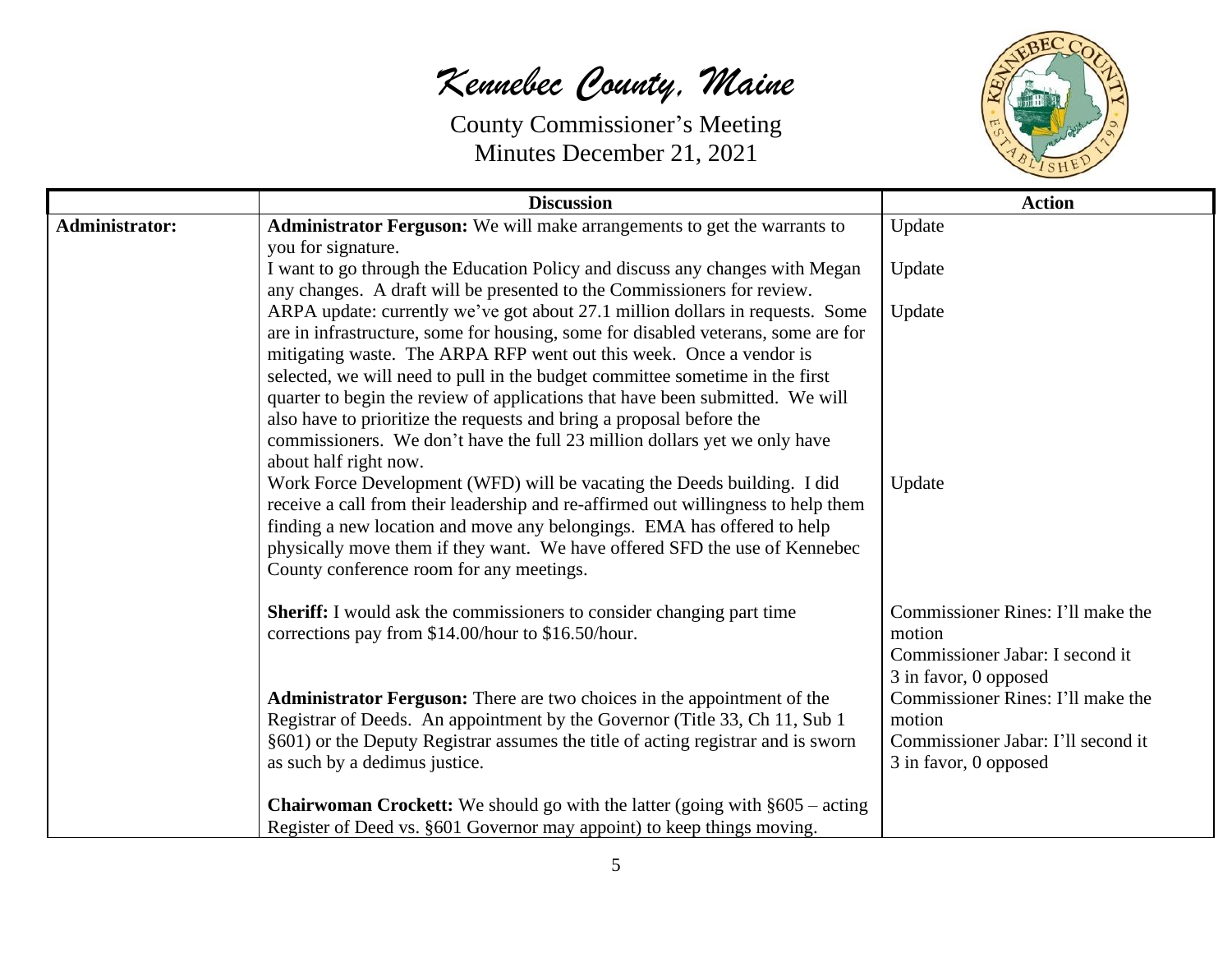

|                            | <b>Discussion</b>                                                                                                                                                                                                                                                                                                                                                                                                                                                                                                                                                                                            | <b>Action</b>                                                                                               |
|----------------------------|--------------------------------------------------------------------------------------------------------------------------------------------------------------------------------------------------------------------------------------------------------------------------------------------------------------------------------------------------------------------------------------------------------------------------------------------------------------------------------------------------------------------------------------------------------------------------------------------------------------|-------------------------------------------------------------------------------------------------------------|
|                            | <b>Commissioner Jabar:</b> I agree, this seems to be the best way to do this without<br>an interruption in service.<br>Administrator Ferguson: We need to appoint an MCAA representative and a<br>proxy. I believe they want it by the end of the year.<br><b>Commissioner Rines:</b> Makes a motion to appoint Commissioner Jabar as the<br>representative with Administrator Ferguson and the other commissioners as the<br>proxies.<br><b>Chairwoman Crockett: Seconded it</b><br><b>Administrator Ferguson:</b> We have 79% vaccination compliance rate to date,<br>so I think we are doing pretty well. | Commissioner Rines: I'll make the<br>motion<br>Chairwoman Crockett: I'll second it<br>3 in favor, 0 opposed |
|                            | Lt. Goodchild: 8-10AM every Monday we have a nurse that will be doing<br>testing for unvaccinated employees and will be able to see results and let<br>department heads know.<br><b>Administrator Ferguson:</b> We will have to send something out to let department<br>heads know who isn't vaccinated to work out getting tested. I haven't heard<br>much about the Maine Opiod settlement as soon as I get information on that I<br>will send it out and have Chairwoman Crockett sign it if needed.                                                                                                      |                                                                                                             |
| <b>Old Business/Follow</b> | 03-25) Motion and second to adopt the Kennebec County Education Assistance                                                                                                                                                                                                                                                                                                                                                                                                                                                                                                                                   | Tabled                                                                                                      |
| <b>Up Items</b>            | Policy                                                                                                                                                                                                                                                                                                                                                                                                                                                                                                                                                                                                       |                                                                                                             |
| <b>Warrants</b>            | <b>Warrants</b>                                                                                                                                                                                                                                                                                                                                                                                                                                                                                                                                                                                              | Need to be signed                                                                                           |
| <b>Change of Status</b>    | New hire, termination, step increases                                                                                                                                                                                                                                                                                                                                                                                                                                                                                                                                                                        | Need to be signed                                                                                           |